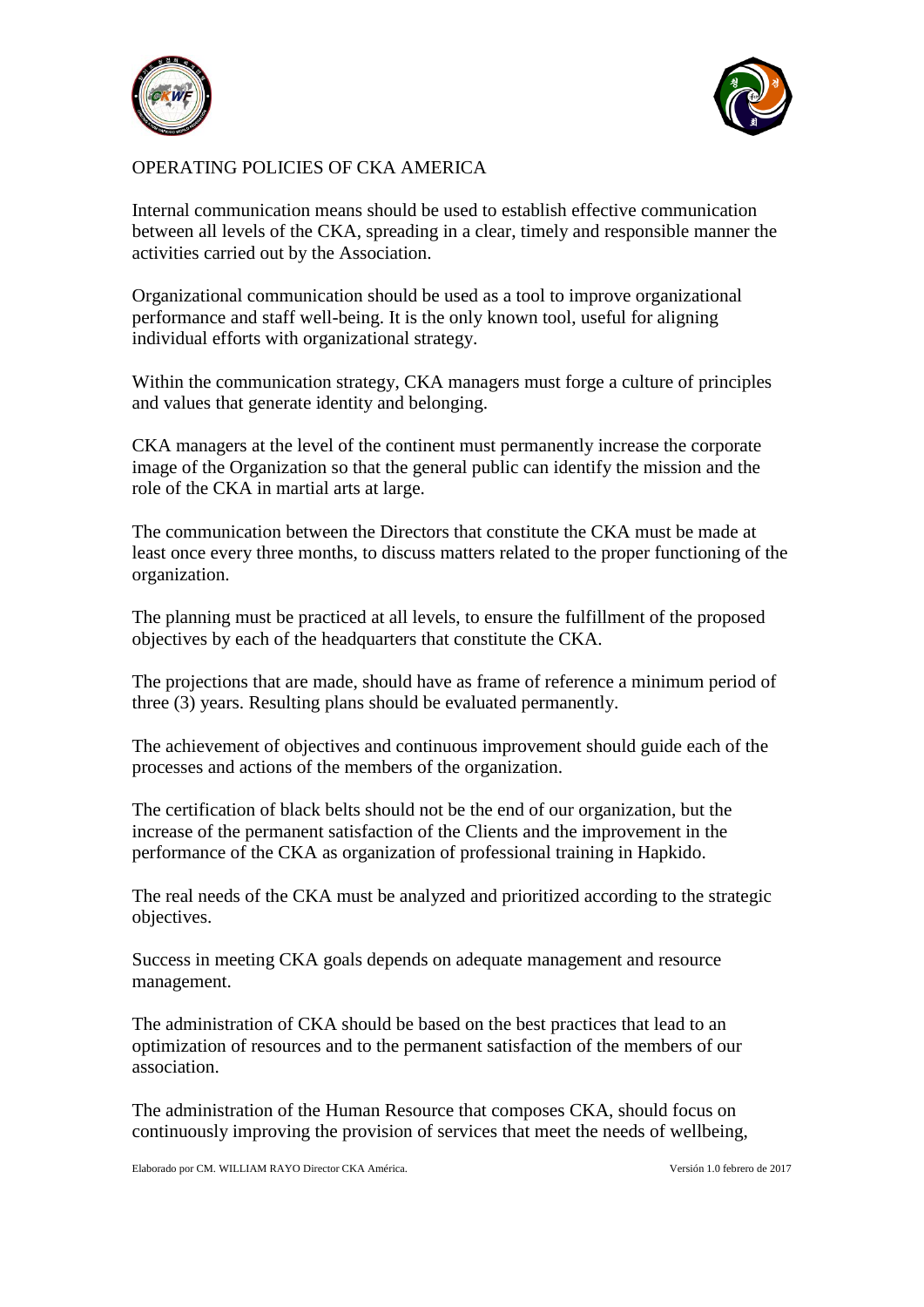



coexistence, education, and remuneration.

The proper treatment of the members of the CKA and the permanent disposition to dialogue should be common practice in all interpersonal relations, preserving the respect and consideration of the martial hierarchy.

The Professional Martial Education in the CKA, should seek to obtain the integral profile of the Instructor or Teacher, that ensure the satisfaction of institutional needs and integrate education with the strategy of the Organization.

Education is a permanent, continuous and integral process that must prepare us to exercise leadership in the context of martial arts at national and international level.

Training, training and training must be oriented towards a deep and permanent transformation in the formation of the "competences of being".

The education of the Instructor and / or teachers, since graduation, must be uninterrupted and upward.

The attached Academies and established training programs must maintain a quality assurance process that will lead to certification and achievement of the level of excellence.

CKA as a training center and its attached schools, will promote the internationalization of their training programs.

Provision should be made for the adoption of Korean as a second language for CKA Instructor and Teacher staff.

Teachers affiliated with CKA Korea or who are currently school principals or CKA executives must submit at least once a year to a practical theoretical assessment to maintain the high standards of quality in teaching and dissemination of techniques Taught by CKA.

Instructors, teachers or teachers who, for more than two years, do not participate in the association's activities, will be asked to deactivate their affiliation with CKA Korea.

The Directors of each country are not allowed to participate in activities or events of other Hapkido federations worldwide without the prior authorization of the CKA HQ in Korea and whose processing is done through the International Director of CKA.

According to the percentages established by HQ CKA Korea, in the payment of DAN grade tests, the money must be sent semiannually to CKA America's headquarters in Colombia.

They can only grant DAN grades, teachers who have second DANs onwards.